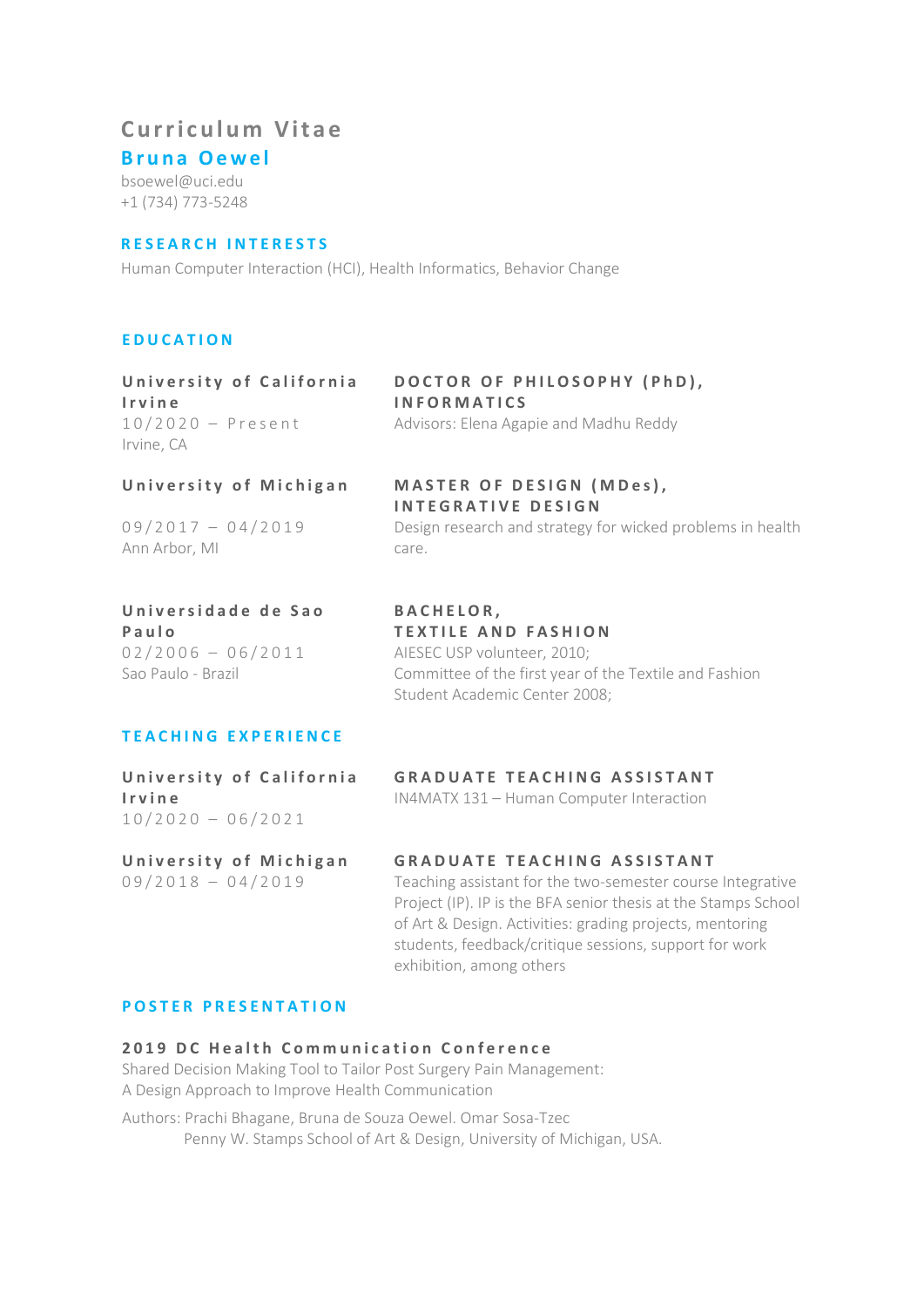# **RESEARCH EXPERIENCE**

| UC Irvine<br>$10/2020$ - Present<br>Irvine, CA                       | COLLABORATION FOR GOAL-SETTING<br>Research about how psychotherapists and their clients<br>collaborate on goal-setting and home activities and what are<br>the opportunities for HCI.                                                         |
|----------------------------------------------------------------------|-----------------------------------------------------------------------------------------------------------------------------------------------------------------------------------------------------------------------------------------------|
|                                                                      | Use of qualitative methods (interviews and elicitation<br>activities).                                                                                                                                                                        |
| University of Michigan<br>$01/2019 - 07/2020$<br>Ann Arbor, MI       | <b>VOICE ASSISTANTS AND WELL-BEING OF</b><br><b>OLDER ADULTS</b><br>Researched about how voice assistants (Amazon Alexa) are<br>used and its impact on the social and psychological well-<br>being of older adults.                           |
| University of Michigan<br>$01/2019 - 07/2020$<br>Ann Arbor, MI       | MANAGING HEART FAILURE<br>UX research and design for the development of an EHR<br>clinical decision support digital application to improve the<br>safety and quality of heart failure care                                                    |
|                                                                      | Design and information design for decision support<br>applications for Atrial Fibrillation and Heart Failure<br>Medication.                                                                                                                   |
| University of Michigan                                               | INTERCULTURAL COLLABORATION<br>WEBTOOL                                                                                                                                                                                                        |
| $09/2019 - 07/2020$<br>Ann Arbor, MI                                 | UX research and design for the development of a digital tool<br>for people from different backgrounds and cultures to<br>collaborate in long-distance projects.                                                                               |
| University of Michigan                                               | <b>SHARED DECISION MAKING FOR PAIN</b><br>MANAGEMENT                                                                                                                                                                                          |
| $01/2018 - 04/2019$<br>Ann Arbor, MI                                 | Partnering with Michigan Medicine to understand opioid<br>education during the patient surgical journey. Proposed a<br>set of tools that best supports patients' needs and wants for<br>pain management post-surgery.<br>MDes Thesis Project. |
| <b>IBM Watson Health</b><br>05/2018<br>Cambridge, MA & Ann Arbor, MI | <b>FIELDWORK</b><br>UX research and design: Investigated design solutions for<br>healthcare using proprietary cognitive technology.                                                                                                           |
| University of Michigan<br>$01/2018 - 04/2018$<br>Ann Arbor, MI       | <b>APPROPRIATE TESTING</b><br>Design Research: Partnered with the Pathology Department<br>at Michigan Medicine to understand and find opportunities<br>of changing healthcare providers' behavior for appropriate<br>test ordering.           |
| University of Michigan                                               | <b>IMPROVING THE HALLWAY</b><br><b>BED EXPERIENCE</b>                                                                                                                                                                                         |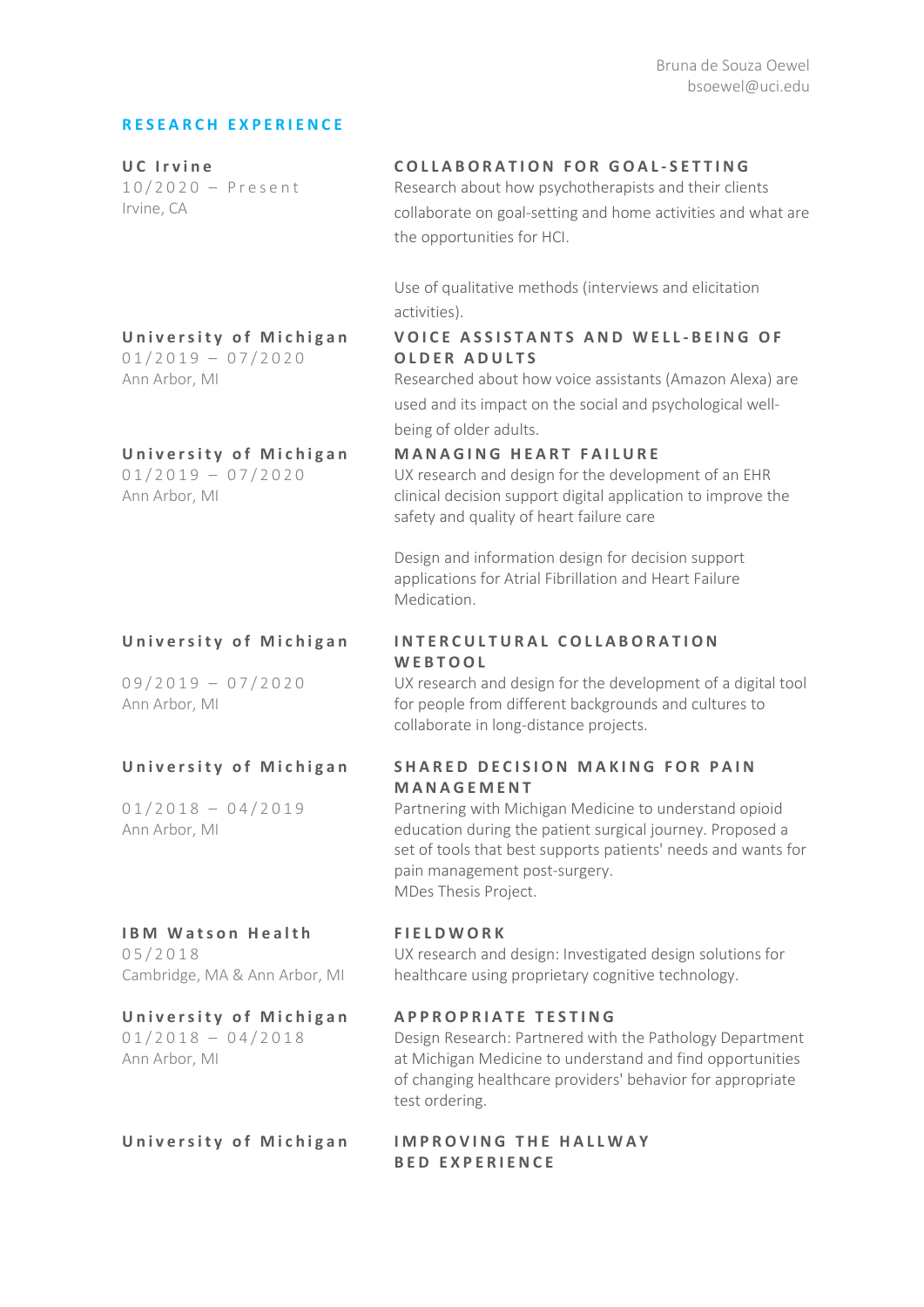Bruna de Souza Oewel bsoewel@uci.edu

| $09/2018 - 12/2018$ | Design research: Partnered with the Emergency Department    |
|---------------------|-------------------------------------------------------------|
| Ann Arbor, MI       | at Michigan Medicine to conduct design research and         |
|                     | propose interventions to improve the experience of patients |

being treated in hallway beds.

Ann Arbor, MI

# **University of Michigan OPERAÇÃO ANCHIETA AVANÇA**

0 9 / 2 0 1 8 - 0 4 / 2 0 1 9 Ethnographic research, participatory design with a community in Brazil. The central objectives of the project are to empower residents to become agents of change in their own community, to improve their quality of life, and to develop and disseminate sustainable land occupation resilient best practices for communities.

# **INDUSTRY WORK EXPERIENCE**

Sao Paulo - Brazil

Rio Grande do Sul - Brazil

### **[Carmim](http://www.carmim.com.br/) FASHION DESIGNER**

04/2015 - 02/2016 Accessories designer (shoes, flip-flops, belts, jackets); product planning for the following season; trends analysis; product development with suppliers; meetings with commercial team; presentation to buyers.

### **[Arezzo&Co](http://arezzoco.com.br/) MERCHANDISE COORDINATOR (last)**

1 0 /201 1 – 02/2015 Product specialist in leather bags and accessories of Arezzo brand; retail performance analysis and action plans aiming the sales to final consumer; trends analysis; market research; historical performance review for recommendation and editing the collection; meeting with design and planning teams.

### PROJECTS COORDINATOR – R&D

Implementation and coordination of processes in research and development (design and product engineering areas) of Arezzo brand in shoes and handbags; development of new projects in R&D.

### TRAINEE

I was fortunate to be one of the 8 trainees chosen to work for the company among 4,000 participants in a recruitment process.

I had a traineeship in all areas of the company and in two own stores; special traineeship in the shoes design department.

Private Label Project (8 months):

Planning and implementation of all private label footwear, responding directly to the CEO.

# **Branex PRODUCT DEVELOPMENT ASSISTANT**

07/2010 – 09/2011 Product development (women and men garments, woven Sao Paulo - Brazil **and knitted, for imports)**; making of specification sheets;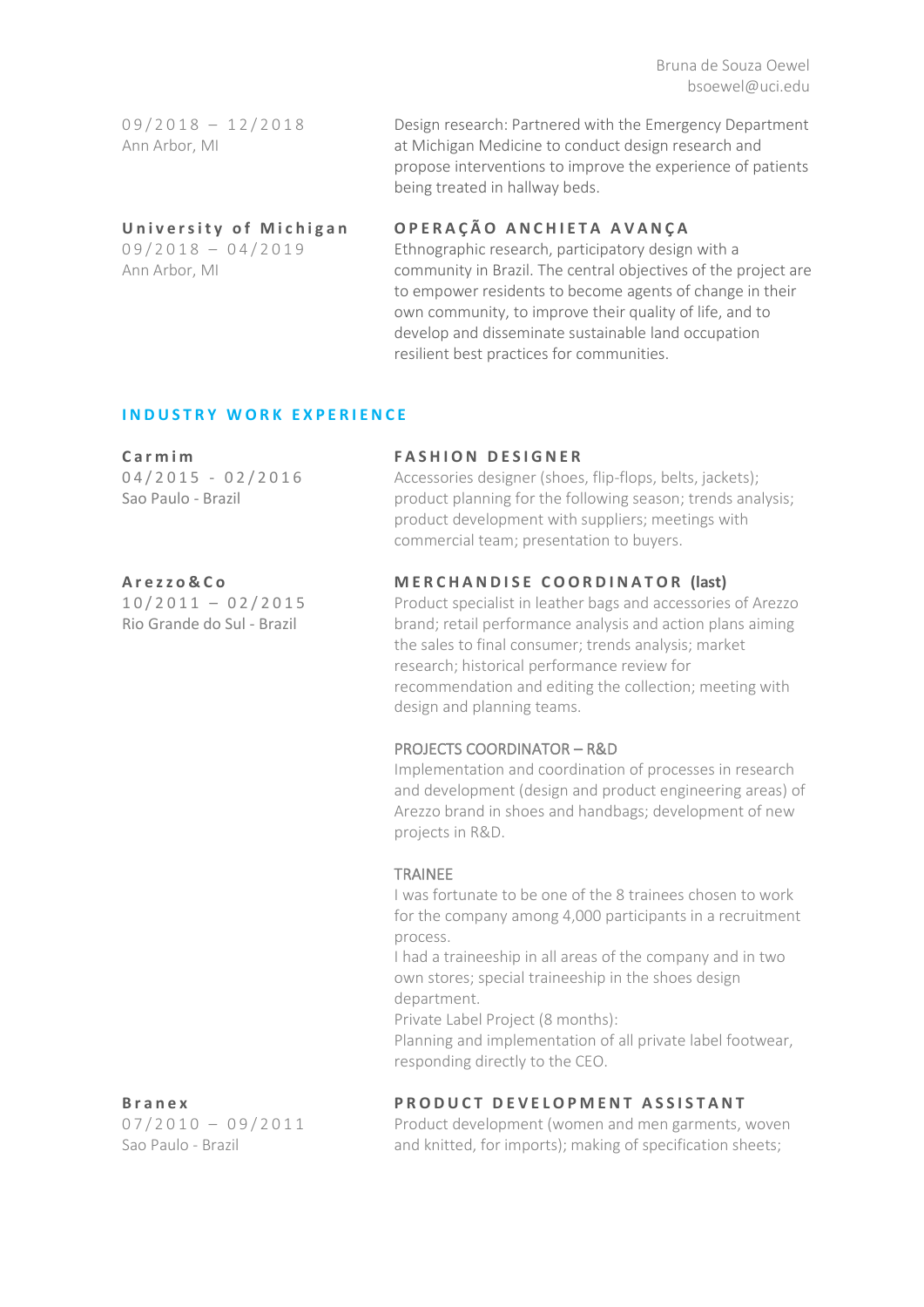sample quality control and contact with suppliers and customers.

# **The Choice Fashions & Aman Exports FASHION DESIGNER TRAINEE**

0 9 / 2 0 0 9  $-$  0 3 / 2 0 1 0 Creation of new clothing for women (woven fabrics); Jaipur - India trends analysis and participation in meeting with buyers.

# **AWARDS**

# **Jean Paul Slusser Award - MDes Thesis Project**

Honors students who understood and embraced the MDes program goals as determined by the faculty.

> Organized by STAMPS School of Art & Design - University of Michigan Ann Arbor, MI 2019

# **Smucker Wagstaff Project Scholarship**

Awarded full scholarship to deepen research about inclusive design. Organized by STAMPS School of Art & Design - University of Michigan Ann Arbor, MI 2018

# **2018 Outstanding Graduate Student Project**

Recognition of "Ocupação Anchieta Avança!" project, part of the Taubman College of Architecture + Urban Planning, University of Michigan.

> Organized by Michigan Association of Planning Grand Rapids, MI 2018

# **Innovation in Action - Finalist**

Recognition of project DonUM, which is a web-based platform to increase organ donation registration rates at the University of Michigan, and eventually nationwide.

Award Finalist

Organized by Center for Socially Engaged Design - University of Michigan Ann Arbor, MI 2018

# **Distinguished Awards for Interdisciplinary Sustainability**

Recognition of "Ocupação Anchieta Avança!" project, part of the Taubman College of Architecture + Urban Planning, University of Michigan.

> Award 1st place Organized by Dow Sustainability Fellows Program Ann Arbor, MI 2017

# **[VII Inclusive Fashion Contest –](http://modainclusiva.sedpcd.sp.gov.br/) International Edition**

Recognition of project in which I co-created clothing and footwear with fashion model Maiara, who is a wheelchair user.

> Award 2nd Place Organized by State Office for the Rights of Persons with Disabilities Sao Paulo – Brazil 2015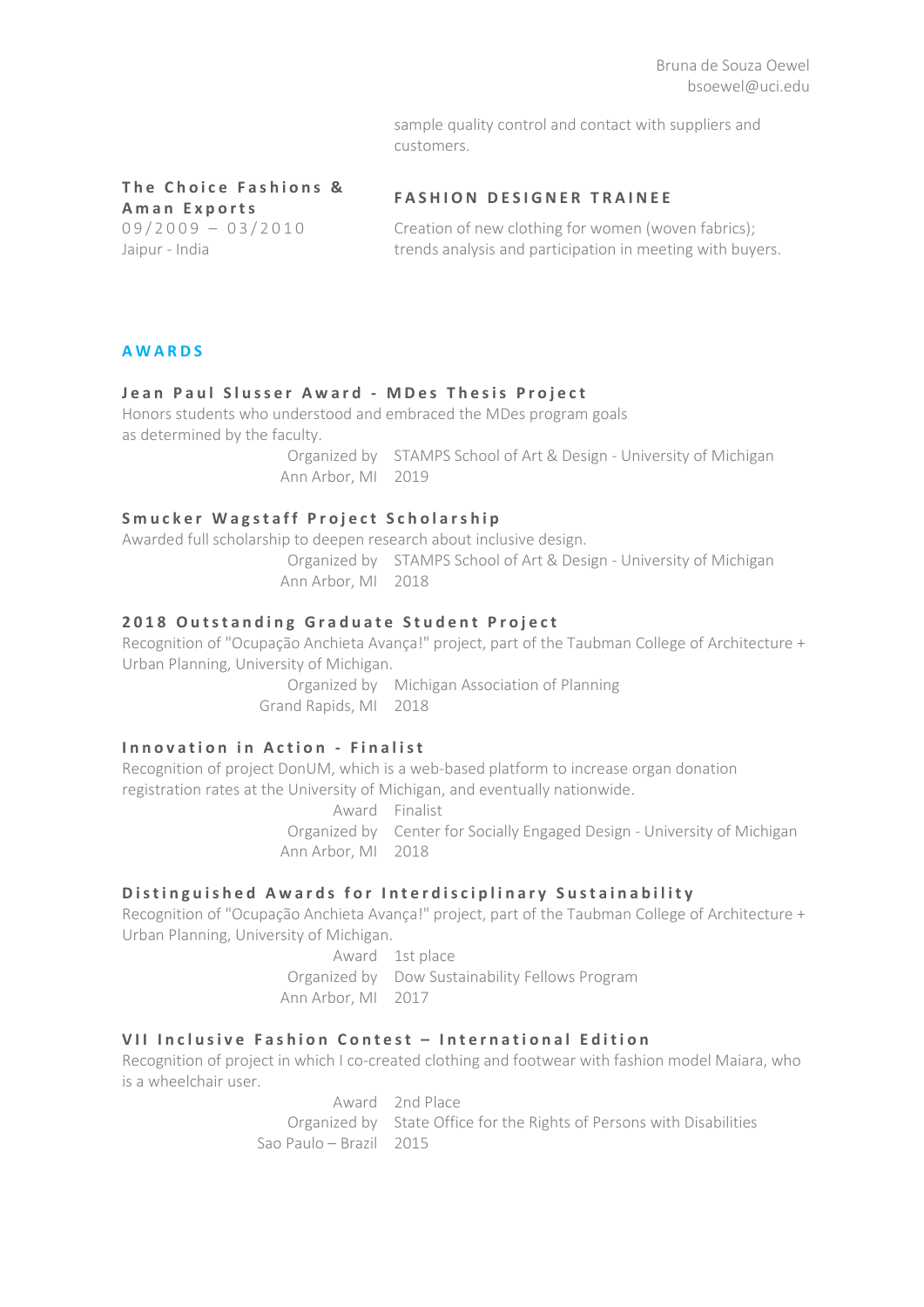# **VOLUNTEER ACTIVITY**

**[Aliança Empreendedora](http://aliancaempreendedora.org.br/en/) B USINESS MENTOR**

# Sao Paulo - Brazil

Sao Paulo - Brazil volunteers from abroad.

# **[Recycle](http://aliancaempreendedora.org.br/en/) Ann Arbor ZERO WASTE STAFF**

0 6 / 2 0 1 9 - 0 9 / 2 0 1 9 Educating the public at community festivals about recycling, Ann Arbor, MI composting and waste reduction.

03/2016 – 06/2017 Mentoring on business administration (especially of sewing Sao Paulo - Brazil workshops) to immigrants in Sao Paulo.

**[Coursera](https://www.coursera.org/) ENGLISH - PORTUGUESE TRANSLATOR** 08/2016 – 09/2016 Translating courses from English to Brazilian Portuguese.

**[AIESEC](http://aiesec.org/) INCOMING EXCHANGE (ICX) VOLUNTEER** 08/2010 – 12/2010 Part of the team for managing the exchange of incoming

Sao Paulo - Brazil

# **S tudent Academic Center ORGANIZATION COMMITTEE**

2008 Part of the committee for implementing the Student Academic Center for the Textile and Fashion program. Activities: students' opinion polls, organization of contests, communication of activities, organizing the III Textile and Fashion Week (October 18<sup>th</sup>-20<sup>th</sup>, 2008).

# **OTHER COURSES**

**[Universidade](http://www5.usp.br/) [de Sao Paulo](http://www5.usp.br/)** Sao Paulo - Brazil and Fashion.

# **[Universidade](http://www5.usp.br/)**

**[de Sao Paulo](http://www5.usp.br/)**

# **[Coursera](https://www.coursera.org/)**

08/2016

**[Coursera](https://www.coursera.org/) INTERACTION DESIGN SPECIALIZATION** 12/2015 – 0 9/2016 Interaction Design fundamentals

### **CREATIVE PROCESSES AND DESIGN PROJECT**

03/2016 – 06/2016 Certificate course, part of the master's program in Textile

# **INTRODUCTION TO RESEARCH METHODOLOGY IN DESIGN**

03/2016 – 06/2016 Theoretical and practical course, part of the master program Sao Paulo - Brazil **in Design and Architecture.** 

# **INNOVATION AND DESIGN FOR GLOBAL GRAND CHALLENGES**

Online Certificate with honors. Non-credit course authorized by Duke University and offered through Coursera.